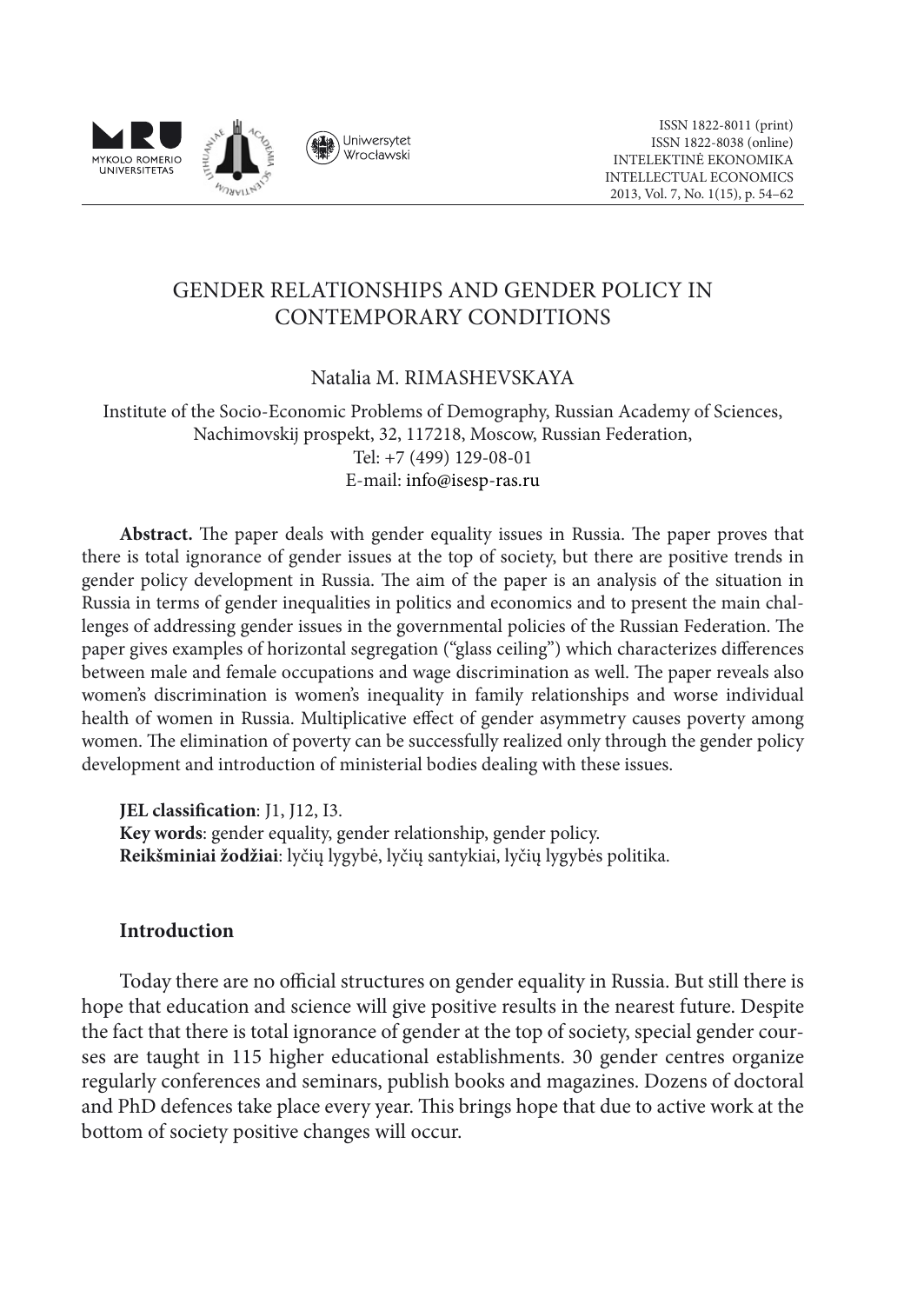## **1. Women in Politics and Economics**

Socio-economic transformations at the end of the 20th century have broken the old state political structures which kept the whole totalitarian bureaucratic system of the Soviet System; however destruction was much more active than construction of democratic society based on market relationships. Gender disparity of political reforms can be characterized by the following indicators. Women constitute only 10 per cent of the State Duma members (*Women and Men in Russia*, 2004). In the higher chamber of the parliament—Council of Federations—this percentage is even lower—5.7 per cent. In the Moscow Duma there are 6 women out of 35 deputies.

Women's participation in elections and their representation in legislative bodies show that we are far behind democratic society and that we need to overcome conservative mentality. Advancement of women in politics meets lots of institutional and cultural barriers and there are mainly women's NGOs and women in political parties who have to promote the situation (Tiuriukanova, 2005).

From the early 1990s to present day an important evolution took place—demands towards the political elite to advance women in politics were replaced by the proposal of real institutional schemes of women's advancement to parties and parliaments. It became clear that political process is not a place to express female and male perceptions of the world or male and female ways of self-realization, but a space for working with laws on elections, laws on parties, participation in budget process and public hearings, developing lobbying technique and other procedures which are crucial for democracy per se, including its gender dimension. Women understood the role of the "administrative resource" and that their success needs a shift from political statements to political deals (Malysheva, 2007). The most significant practice was NGOs lobbying of the Law on the norm of women's political representation in parties and parliaments (introduction of quarter), which might have led to the real gender equality in politics (Kochkina, 2007).

Gender stereotypes also determine asymmetry in the economic life of our society. There are two stable opinions about gender stereotypes among employers: women's labour force is less profitable and demands bigger investments than men's. This stereotype is mainly based on the current legislation which provides maternity benefits and different social guarantees to women. This makes women as workers less attractive in comparison to men. This stereotype is also supported by the fact that these are mainly women who continue to fulfil most of the housework and children's upbringing

The view that there are "male" and "female" occupations still dominate society. This, in turn, causes segregation of the labour market. Below is the list of the most important and sharp consequences of gender stereotypes under the market conditions.

First level: the double burden—work and family—slows down the social mobility of women. Women rarely raise their qualifications. Thus they become a less attractive source for the labour force or, according to the popular saying, the labour force of the "second sort."

Despite the high professional education of women, discrimination practices in the labour market lead to the fact that they have lower status which can be represented in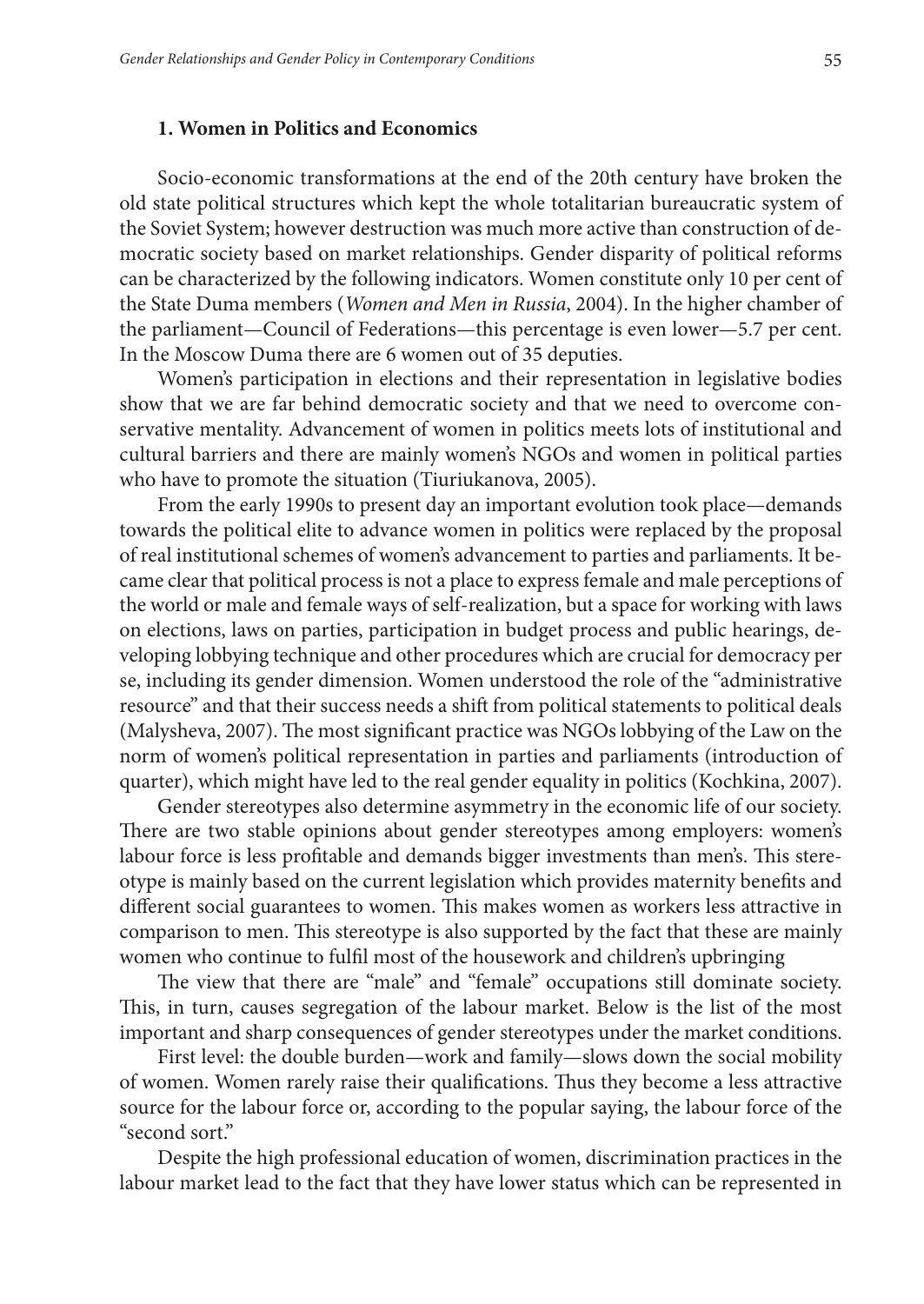the form of a "social pyramid": the higher the position at this pyramid the lesser the representation of women inside this position.

Thus among rectors of the higher educational establishments there are only 7 per cent of women and 93 per cent of men, while among senior professors there are 68 per cent of women and only 32 per cent of men (*Women and Men in Russia*, 2004). The same situation is in the health care establishments and also in any other institutions of the national economy.

There is metaphoric definition of obstacles to women's career advancement—the so-called "glass ceiling." As an expression it emerged in 1970s to mark the artificial barriers which exist in the form of prejudices and institutional bars and prevent women from getting higher managerial positions. In fact, this formula reflects gender inequality, particularly at the higher layers of the hierarchy. Men and women have different access to the resources, to labour employment opportunities and to status positions. Women's professionalism and women's specific capacities are used insufficiently at different levels of management. As a result, the economics, which are based exclusively on the male force, is not as effective in Russia as it could be.

There is also horizontal segregation ("glass ceiling") which characterizes differences between male and female occupations. Men keep positions which are better paid off, have higher responsibility and are higher qualified. Women keep less important positions and skip to the flexible labour schemes with different limitations and narrow opportunities. Thus the industrial branch segregation emerges and forms a set of male and female spheres of occupations. Among feminized spheres are health care and physical culture, education (80% of women), social provision, finances, credit and insurance and pension provision (68%) (*Women and Men in Russia*, 2004). Gender dynamics of the current process in this sphere show that gender segregation is only increasing in Russian economy.

Men predominantly became owners of enterprises. With bigger power and resources in their hands they became the rulers of privatization and the key employers. Women make up only 35 per cent of employers (*Women and Men in Russia*, 2004).

As former heads of the key governmental posts and directors of large enterprises, men have in their possession the biggest part of state property. Often they show an aggressive style in their professional activity and consider tyranny as the most effective means to pursue their goals.

In the private sector situation is quite similar. Women have narrow and lesser paid off occupations in the executive professions. Employers often try to reed off women. According to their views, worker's skills have high correlation with gender and age; they often ignore concrete indicators of education and qualification. As a result, the socially passive position of women is spreading down.

įAs for unemployment, there are more unemployed men than women (6.4% among women and 7.5% among men) (*Socialnoje polozhenije I uroven'zhizni naseleniya v Rossii*, 2009). However the proportion of unemployed women with secondary and higher professional education is higher than of men. Thus the primary particularity of the women's labour force is that it has "qualified" character or women, who lost jobs, are better educated than men.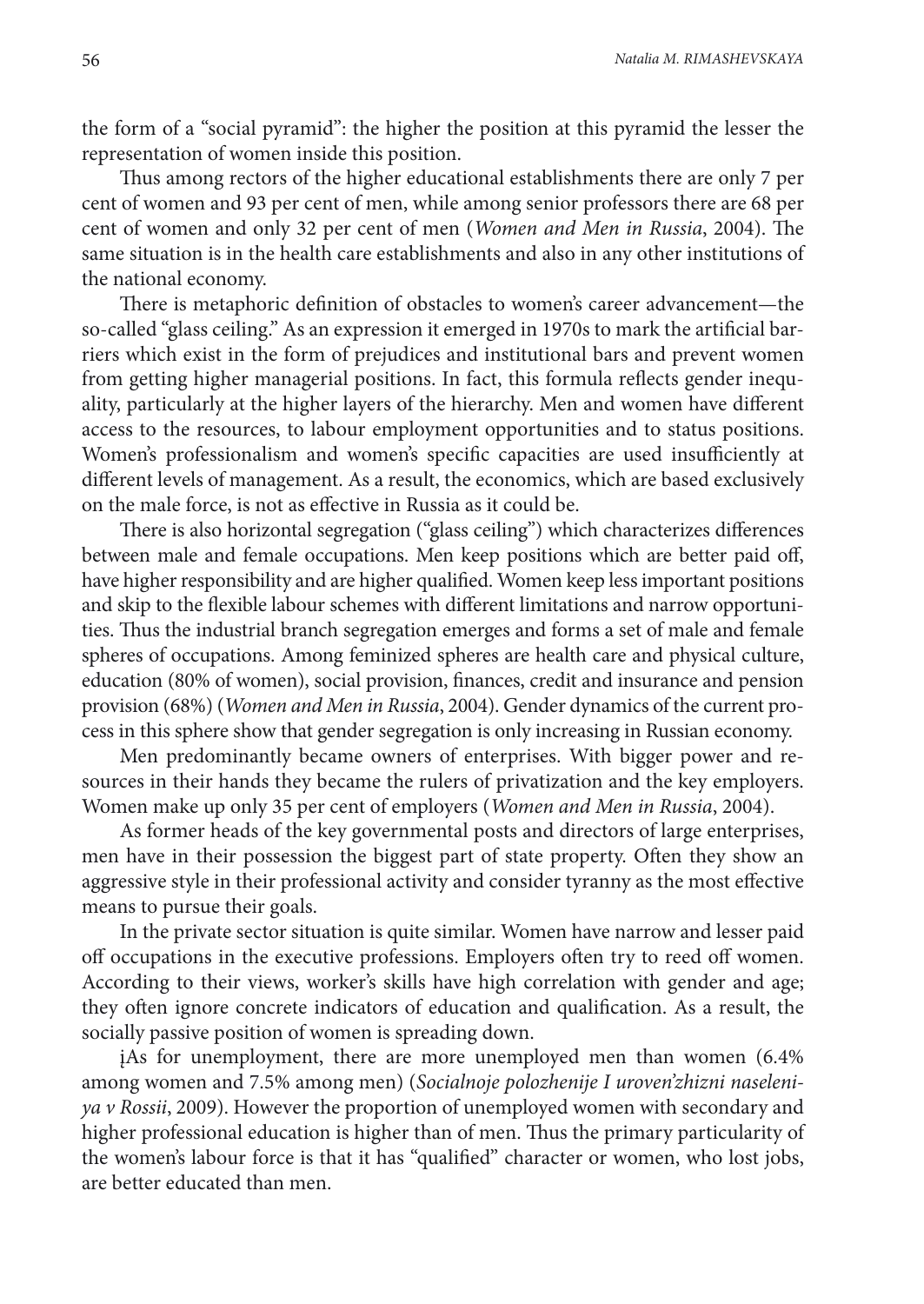What is the result of gender segregation and discrimination in economics and politics? The main result is that the human capital and intellectual potential of women is missed or is not used at all despite its high quality. Society has big losses connected with this obstacle. It means that gender stereotypes are not as inoffensive as may seem at first glance. They may not only break equal rights and equal opportunities, but also disuse specific psychological women's capacities.

Finally there is a question for all of Russian society—to which extent discrimination and segregation of women is dangerous? Where is the benchmark which makes division between women's inequality caused by their physiological particularities and gender asymmetry caused by mentality?

The second level of consequences caused by women's subordination is discrimination in wages. The difference in wages stems mainly from wages differentiation between branches of the economy which do not always have objective basement.

Together with the change of wages in particular branches of the economy, the number of women also changes: the higher the wage, the lesser the proportion of women at the enterprises of this branch and vice versa. In 2003 the proportion of women's salary to men's salary in our national economy was 64 per cent. This estimation is close to the indicators of the beginning of the 1990s (*Women and Men in Russia*, 2004).

Economic reforms only increased reduction of the wage temps in feminized branches. Thus, in 2008 the lowest wage level in comparison with the national wage level in the economy as a whole constituted: 43 per cent in agriculture, 40 per cent in textile and sewing production, 65 per cent in education and 75 per cent in health care (*Socialnoje polozhenije I uroven'zhizni naseleniya v Rossii*, 2009).

Meanwhile there are no foundations to insist that the level of education and qualification in health care is lower than it is required in construction.

It is worthy to note, that gender equality of wages contributes a lot into formation of spouses family positions, provides equal access to family spending, lays the basis to economic independence of women. However in majority of cases the average salary of women is considerably lower than of men even in the same occupation.

Gender difference of incomes among self-employed is even higher. Distribution of incomes shows that only 32 per cent get less than the average, while among women this proportion is 58 per cent (Statistical bulletin, 2004).

What is the basis of the difference in wages? It is determined by the existing patriarchal values in society. Women traditionally were concentrated in the feminized branches of the economy and in the services sector where labour is cheaper. It is historical tradition in Russia that the consumption industry was regarded in Soviet times as less valuable for the national economy, wages were lower and the number of men among employed was lower. The majority of employed were women and it was easy to keep their wages lower because they were the second breadwinners in their families. Thus the "vicious circle" appeared in gender relations and unjustified low salaries in health care and education.

In 2004 27 per cent of the working population got only minimum living wage or even less (*Women and Men in Russia*, 2004). Who are they, who works 8 hours per day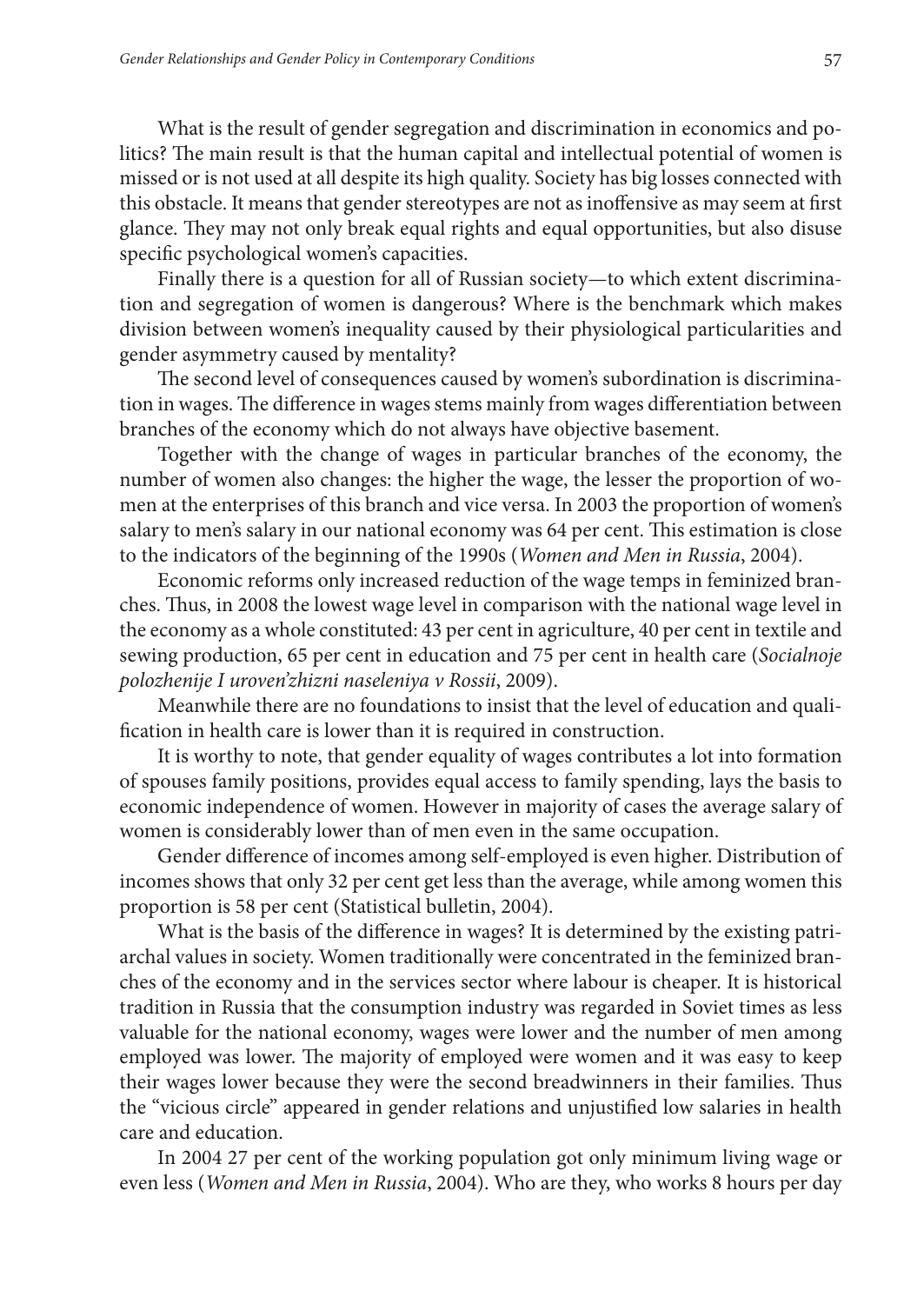and cannot get even the living wage formed at a level of physical survival? In education, light industry, trade and public nutrition these are mainly women and there are 12 million of them.

What is particularly important that the amount of income defines the level of pension benefit? In Russia the proportion of women in retiring ages is 3 times higher than of men; their life expectancy is 12–13 years longer. At the same time the proportion of gender benefits varies very slightly by gender and constitutes only 10 per cent. This is defined by the obstacle that our pension system takes poorly into consideration wage differentiation and the duration of labour activity. Pensions are just old ages benefits.

Women over 70 years get the lowest pension. The total number of pensioners who get extremely low pensions according to the estimates of the Institute on socio-economic studies of population (ISEPN) is about 15 million. Most of them are women.

Among the poorest groups of the population are one-parent families, which are constituted of women with children and families with disabled children. According to the estimation, the number of women with such families is 4 million.

Thus, according to ISEPN estimations about 31 million women are in a considerably worse position than men. This is the half of all women or about 2/3 of economically active women.

This data has expert character and may differ from state statistics. None the less they allow concluding that poverty has women's face (Ovcharova, 2002). It becomes obvious that gender stereotypes and gender discrimination define everything in the society from employment sector to pension benefits.

Then the more general question emerges: what society Russia is establishing—social or absolutely liberal? If this is only market society, then women have to survive and to find solutions by themselves. However according to our Constitution we are the social society. It means that the task of poverty eradication exists. Then the struggle against gender discrimination and gender stereotypes is important.

The low level of wages among young women is strongly connected with all forms of anti-social behaviour—alcohol consumption, drug addiction, prostitution, including export forms of it (Tiuriukanova, 2005).

There is also the phenomenon of women's poverty multiplication, when a woman is working in a feminized branch of the economy, her occupation is at the bottom of the occupational pyramid, she is the only breadwinner in non-complete family and gradually she goes down to marginal layers of the society. This phenomenon of multiplication leads to stagnation of poverty and it is even harder to eradicate this kind of poverty.

The third level of negative consequences determined by women's discrimination is women's inequality in family relationships and worse individual health of women. The latter leads to the declining level of children's health during child delivery.

Within the last two decades the position of men and women changed differently in different family groups: women in rich families, as a rule, lose their jobs and became servants of their husbands. In poor families the household burden has increased dramatically. There emerged a thin layer of women entrepreneurs, whose family burden decreased.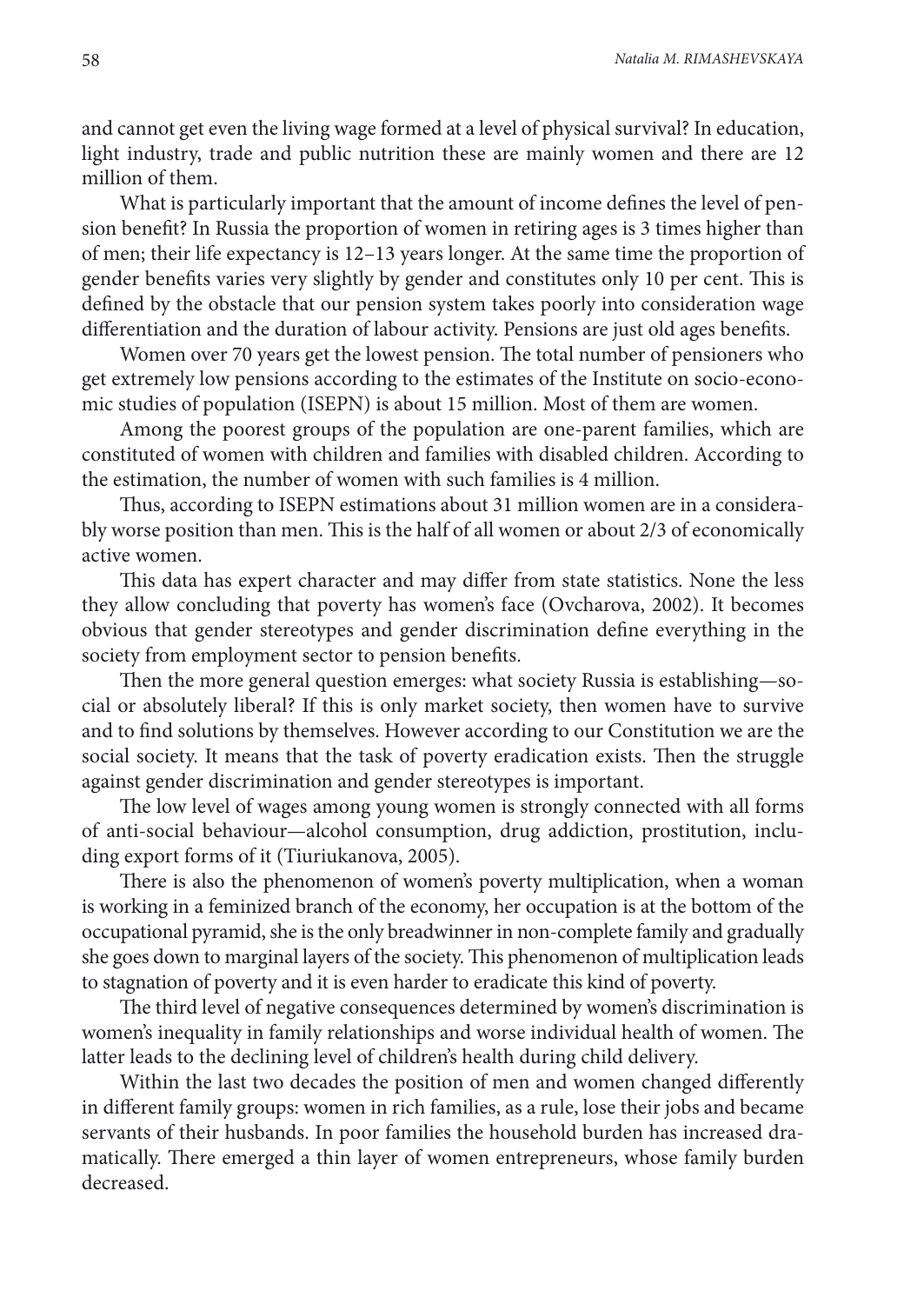In general women became more engaged in families; they "plunged' into family life. This withdrawal of women from the productive sphere during reforms and the decline of women's material well-being increased gender asymmetry in house holding due to a greater domestic burden. This inevitably makes distortions and destabilization in family relationships. Meanwhile, all reproductive functions of a family depend on stability and reliability of marriage and its qualitative characteristics.

Research shows that the main factor which defines the quality of marriage is satisfaction with the division of labour in house holding, child care and care for elderly people (Rimashevskaya, 1998). However in our society mainly women fulfil most of the care work and "emotional work." Under the new conditions of life the family fulfils not only consumption, but also productive functions and this brings additional burden. Housekeeping labour expands. Also there emerges family businesses and entrepreneurial agricultural firms which are based on family labour. In fact, women have to fulfil all functions of child care, because child care centres and kindergartens are an immense deficit and there is a new phenomenon of the absent "Russian babushka" (grandmother). The family budget more frequently is guided by the woman, so the family climate mostly depends on her.

We may conclude that under socio-economic transformations oriented on market relationships the "renaissance" of patriarchy took place and it reinforced gender asymmetry.

Worsening of women's position in a family and society leads to marriage instability, decline of its quality and finally to divorces as the final result of destructive processes. Dynamics of divorces during the last 10 years is the following: in 2006 there were 4 divorces for each seven marriages (*Women and Men in Russia,* Moscow, 2004). Women can't often accept the position which men propose in their families. As in previous times, 70 per cent of divorces in Russia are done under the initiative of women. Under these conditions intra-family relationships often cause domestic violence which comes even more actively than ever before to the open scene.

In general, the matter of things in a Russian family is similar to the other social institutions. There is no foundation to make statements about family crisis, but it is important to observe family transformations.

The "spouses" family emerged which is based on egalitarian family relationships with mutual interests and wishes of spouses. This model is more stable than the others and it is in fact a product of liberalism which defines personal independence of a wife and a husband. First of all it corresponds to the interests of a woman who wants to have stable economic sovereignty. This is a woman who is making a choice of her partner and looks for gender equality in employment. Above this type of marriage, cohabitation became very popular (or partnership without marriage registration). This partnership develops extensively among young people.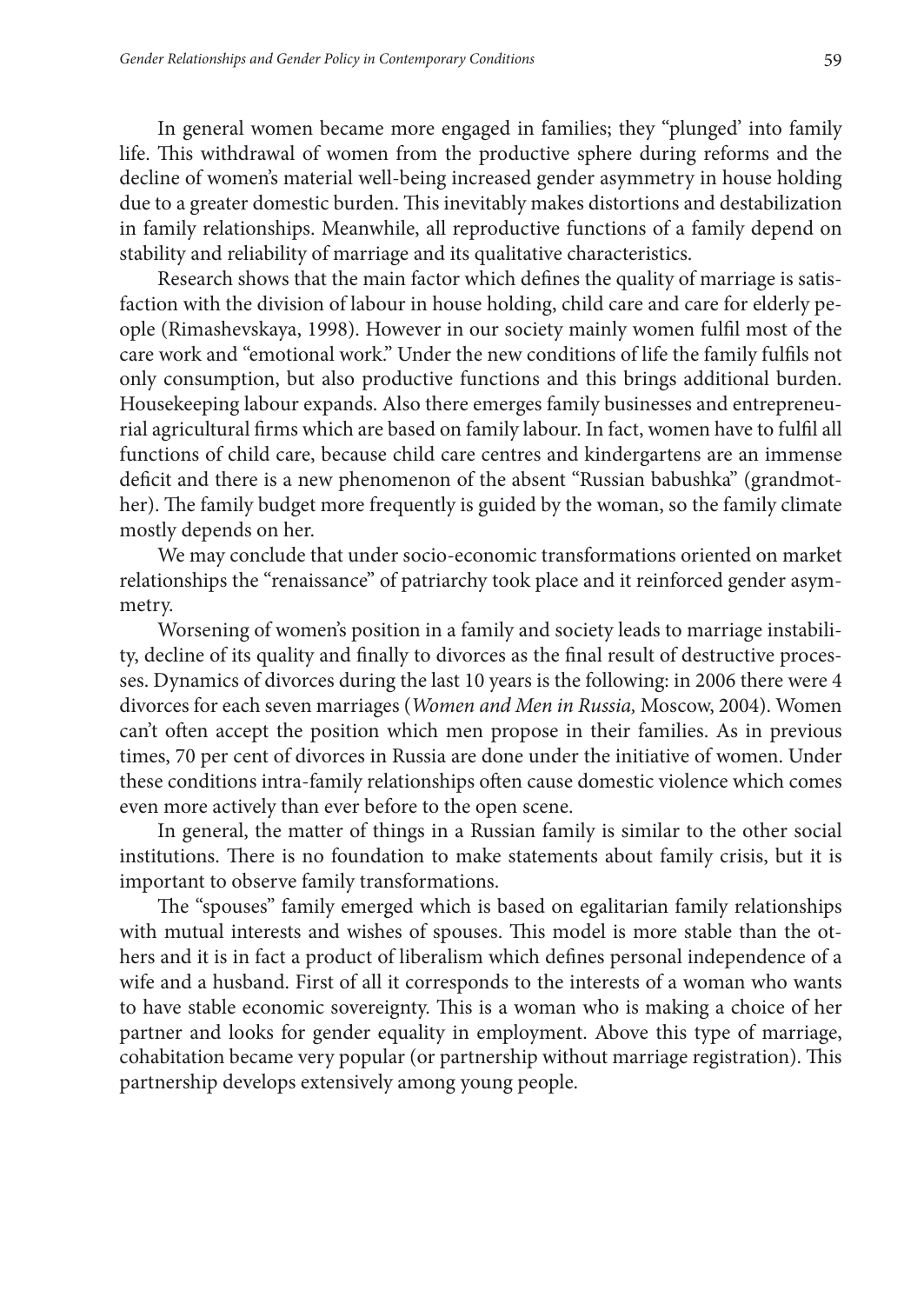## **2. Women and Health Issues**

The all-embracing crisis of Russian society, together with flourishing gender stereotypes, caused decline of physical, psychological and social health both at the population level and at the individual level.

Despite the fact that life expectancy is shorter among men, the indicators of individual health in all age groups are lower among women, both according to self-esteem, indicators of chronic diseases and multiplicity of various pathologies (Rimashevskaya et al, 1998).

The explanation of this paradox can be found in biological and social spheres. A women's organism is more resistant to negative disease factors and it is defined by women's birth function. Meanwhile her low characteristics of individual health can be explained by high loadings: child birth and child rearing, everyday life hardships, declining level of life, frequent abortions (Rimashevskaya, 2001).

This situation is slightly compensated by comparatively higher vital behaviour among women: they are more attentive to their health, they visit doctors more often, and they spend more money on medicine. Men, on the contrary, don't like to visit doctors; they lead more pathological way of life (alcohol consumption, smoking). As a result they die earlier. Above that, men often can't compete with each other in the labour market legally. They commit criminal actions, while the state is not capable to provide appropriate regulation. Above that the primary breadwinner role causes constant disturbance and depression among men. They often can't sleep well. Instead they constantly think how to provide the necessary level of life to their relatives. As a consequence men have bad heart and nervous systems. Heart diseases often end up with heart attacks and insult. It is no surprise that market reforms were accompanied by extra death rates among men.

#### **3. Social consequences of gender asymmetry**

Analysis of gender asymmetry in contemporary Russia allows making of several conclusions. The main conclusion is that deviations from equal rights and equal opportunities had negative influence primarily on women. Women more often become losers. However in the final end this is a man who suffers seriously from inequality, particularly in the sphere of health.

In political and economic life, gender segregation and discrimination grows under the pressure of gender stereotypes. As a result, society endures significant losses of human potential and human capital; which is connected with the women's labour force.

Gender asymmetry at the micro level in a family context and housekeeping causes family conflicts, instability of spouse's relationships, relationships of parents and children and among children themselves.

This leads inevitably to the decline of the quality of marriage relationships and then to the decline of health among mothers first of all because they have primary responsibility for family wellbeing.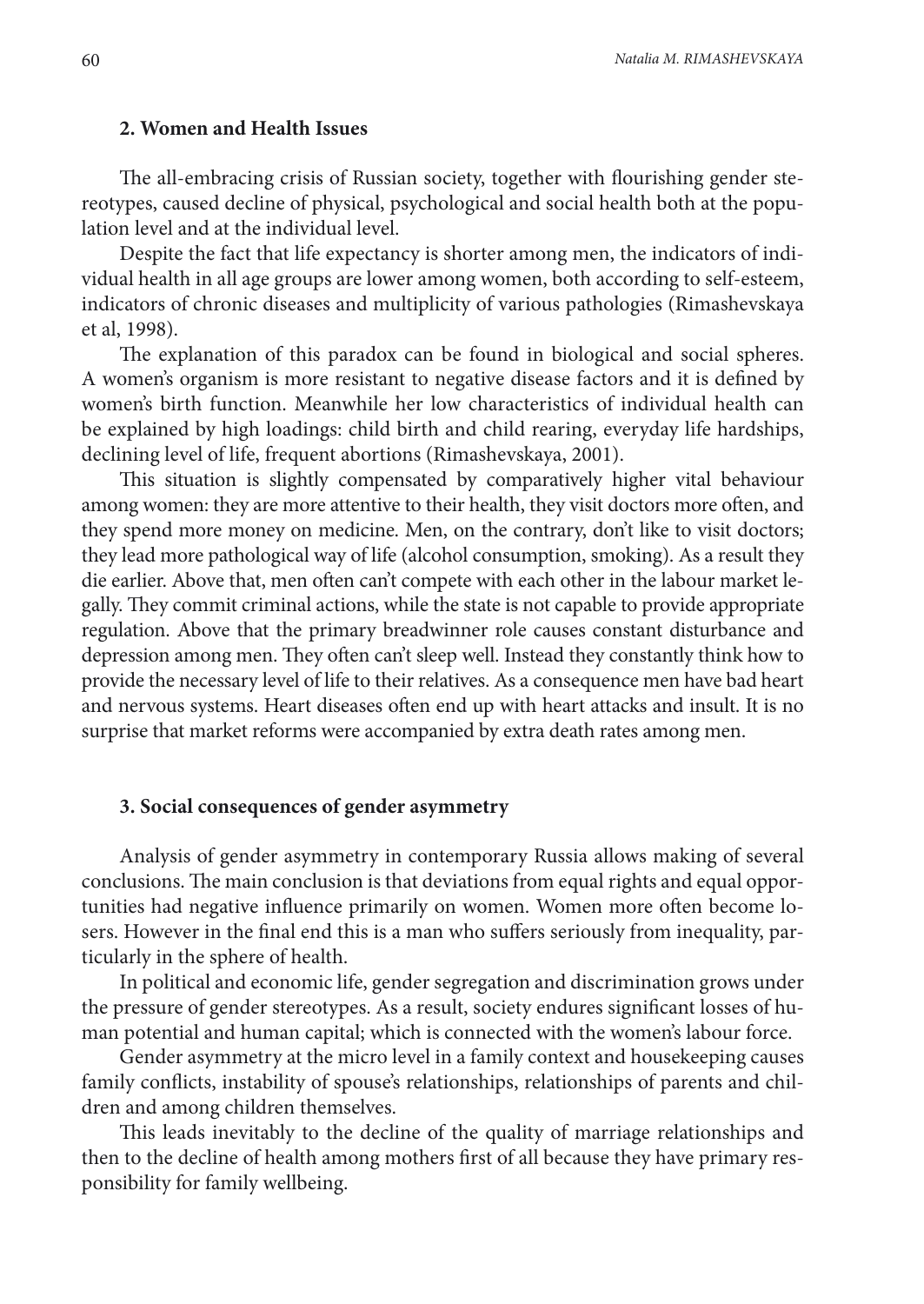Multiplicative effect of gender asymmetry causes poverty among women. In the final end it means that to eradicate poverty without elimination of gender stereotypes is impossible. This elimination can be successfully realized only through the development of the special national machinery in Russia (introduction of ministerial bodies).

Constant and gradual activity is necessary in all spheres of social life with the purpose to change not only gender ideology and people's mentality, but to provide real shift in women's position, to destroy patriarchal picture of the world not only with the help of legislation but the whole reconstruction of social relationships (Zdravomyslova, Kagai , 2005).

## **Conclusions**

Women's professionalism and women's specific capacities are used insufficiently at different levels of management in Russia and as a result, the economics, which are based exclusively on the male force, is not as effective in Russia as it could be. The main result of gender segregation and discrimination in economics and politics is that the human capital and intellectual potential of women is missed or is not used at all despite its high quality.

There is horizontal segregation ("glass ceiling") which characterizes the differences between male and female occupations. Women have narrow and less-paid occupations in the executive professions and the socially passive position of women is spreading down in Russia. The discrimination of woman in the labour market and women's inequality in family relationships has impact on worse individual health of women in Russia.

Multiplicative effect of gender asymmetry causes poverty among women. The elimination of poverty can be successfully realized only through the gender policy development and introduction of ministerial bodies dealing with these issues. Constant and gradual activity is necessary in all spheres of social life with the purpose to change not only gender ideology and people's mentality in Russia, but to improve legal and institutional structures and to reconstruct the whole social relationship in Russia.

## **References**

- 1. *Women and Men in Russia*. Moscow, 2004, p. 179.
- 2. E. Kochkina. "Russian electorat: obretenije gendernykh razlichii" // *Gendernyje stereotipy v sovremennoi Rossii*. Ed., I.B. Nazarova, E.V.Lobza. Мoscow, 2007.
- 3. M. Malysheva. "Gendernoje napolnenije politicheskogo prostranstva v Rossii" // *Gendernyje stereotipy v sovremennoi Rossii*. Ed., I.B. Nazarova, E.V.Lobza. Мoscow, 2007.
- 4. "Socialnoje polozhenije I uroven'zhizni naseleniya v Rossii". Moscow, 2009, p. 78.
- *5. Statistical bulletin* N9, Moscow, 2004, p.44.
- 6. Ovcharova L.N. "Bednost' v gendernoi proekcii v stranakh s perehodnoi economikoi". // *Narodonaselenije*, N 3, 2002, p. 34.